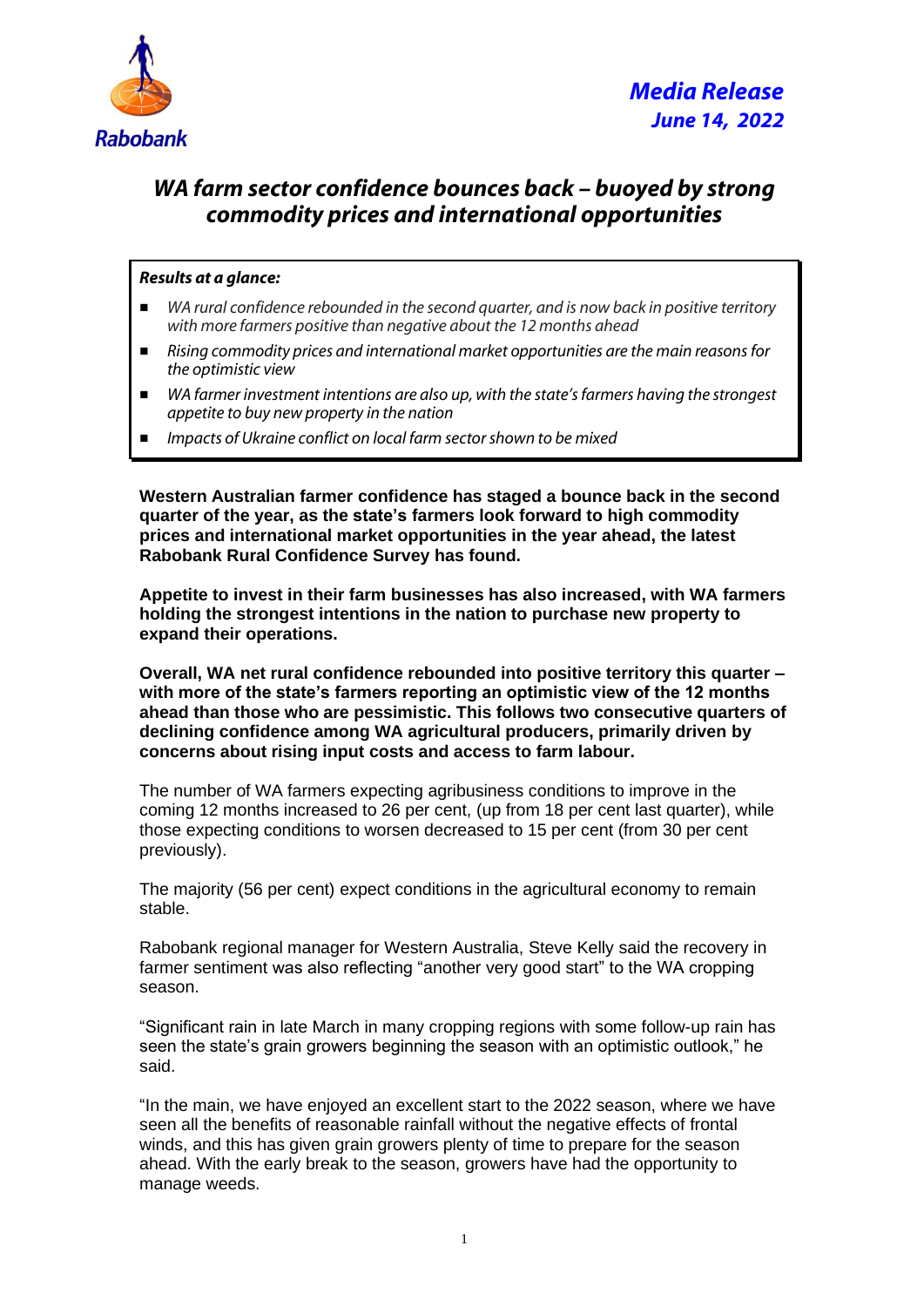

"Though while there has been adequate soil moisture to date, in some areas there are relatively advanced crops which require further moisture in the profile."

Importantly, Mr Kelly said, "this great start to the season has given grain growers the confidence to be able to take advantage of forward selling at historically-high prices because the crops are up and away".

Of those WA farmers with an optimistic outlook on the coming 12 months, expectations of continuing strong commodity prices (cited by 82 per cent) and factors relating to positive international market opportunities were the main drivers of confidence.

For those who expected business conditions in WA's agricultural sector to deteriorate, the overriding concern was high input prices, nominated by 92 per cent.

This quarter, farmers were specifically asked their views about the impacts of the war in Ukraine on local agribusiness, with 27 per cent of WA respondents believing the conflict would have a negative impact on their farming businesses. Of these, 73 per cent cited increased costs for fertiliser, freight, commodities and inputs, while 43 per cent nominated fuel prices.

A total of 48 per cent though believed there would be some positive market impacts, primarily in maintaining high commodity prices and in increasing demand for agricultural produce, due to Black Sea supply disruptions.

In line with the rebound in overall confidence this quarter, WA farmers were also optimistic about their income expectations for the year ahead. More than a third (36 per cent) are expecting higher returns (up from 21 per cent last quarter), while 48 per cent expect their incomes to remain stable. Just 13 per cent were concerned their incomes would decline (compared with 38 per cent previously).

WA's grain sector was most bullish when it came to income expectations, buoyed by optimism about commodity prices, while mixed beef and sheep operations had the highest overall confidence when it came to the outlook for the agricultural economy in the 12 months ahead.

Mr Kelly said 95 per cent of WA beef producers indicated they were expecting agribusiness conditions to improve or remain the same in the year ahead. All those expecting conditions to get even better cited commodity prices as the reason for their positive outlook.

Mr Kelly said the beef market continues to be "super strong" and recent rainfalls through the western Pilbara that have delayed the start of mustering will still be welcomed by beef producers.

"Further south, for the pasture-based beef producers, the early rain and warm weather through autumn has set producers up well for the year ahead," he said.

Similarly, sentiment among the state's sheep producers continues to be strong, with 73 per cent (previously 70 per cent) of those in the sector surveyed expecting conditions to improve or remain the same.